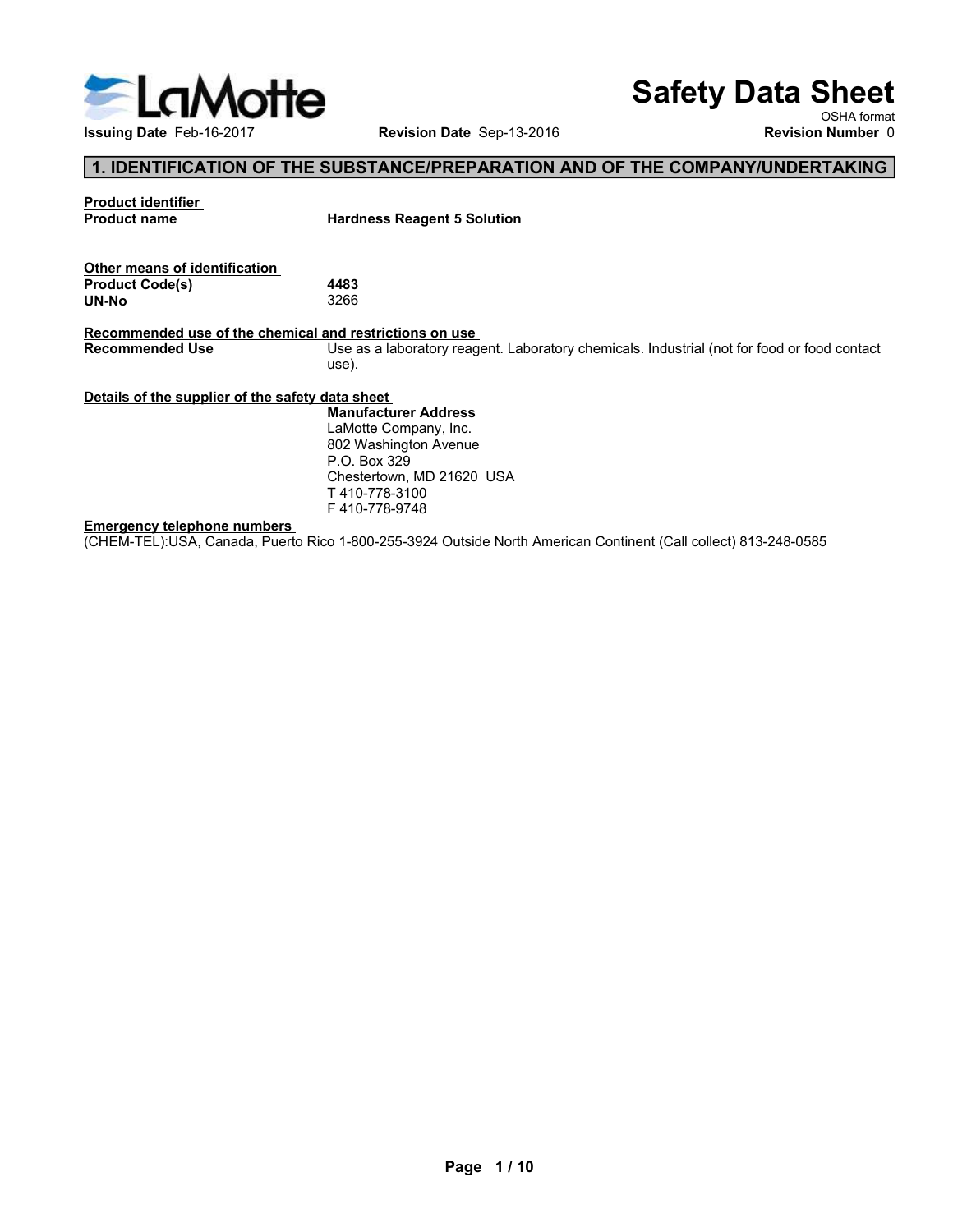# 2. HAZARDS IDENTIFICATION

| 4483 *- Hardness Reagent 5 Solution | <b>Issuing Date</b>       | <b>Revision Date</b> |
|-------------------------------------|---------------------------|----------------------|
|                                     | Feb-16-2017               | Sep-13-2016          |
|                                     |                           |                      |
|                                     | 2. HAZARDS IDENTIFICATION |                      |
| Skin corrosion/irritation           |                           | Category 1           |
| Serious eye damage/eye irritation   |                           | Category 1           |

# EMERGENCY OVERVIEW

# Altright Correction Cate<br>
Sep-13-2016<br>
Skin corrosion/irritation<br>
Skin corrosion/irritation<br>
Serious eye damage/eye irritation<br>
Category 1<br>
Category 1<br>
Category 1<br>
Category 1<br>
Category 1<br>
Category 1<br>
Category 1<br>
Category 1 Examples and Serious eye damage/eye irritation<br>
Serious eye damage/eye irritation<br>
Serious eye damage/eye irritation<br>
Serious eye damage/eye irritation<br>
Category 1<br>
Category 1<br>
Category 1<br>
DANGER<br>
EMERGENCY OVERVIEW<br>
Categ **2. HAZARDS IDENTIFICATION**<br>
Serious eye damage/eye irritation<br>
Serious eye damage/eye irritation<br>
DANGER<br>
Hazard statements<br>
Causes severe skin burns and eye damage.<br>
<br>
Precautionary Statements - Prevention<br>
Precautionary **Calegory 1**<br>
Significant special instruction<br>
Serious eye damage/eye irritation<br>
Serious eye damage/eye irritation<br> **PARCERY OVERVIEW**<br> **PARCERY OVERVIEW**<br>
Causes verice skin burns and eye damage.<br>
Precautions have been r protective equipment as required.<br>
Signic control of Category 1<br>
Serious eye diamage/eye irritation<br>
PARAGER<br>
Parazrd state members<br>
Causes severe skin burns and eye damage.<br>
Physical state liquid<br>
Causes severe skin burns Skin corrosion/irritation<br>
Serious eye damage/eye irritation<br> **EMERGENCY OVERVIEW**<br>
Category 1<br> **Category 1**<br> **Category 1**<br> **Category 1**<br> **Category 1**<br> **Category 1**<br> **Category 1**<br> **Category 1**<br> **Category 1**<br> **Category 1**<br> EMERGENCY OVERVIEW<br>
FRAGER<br>
Hazard statements<br>
Causes severe skin burns and eye damage.<br>
Precautionary Statements - Prevention<br>
Chauses severe skin burns and eye damage.<br>
Precautionary Statements - Prevention<br>
Orbital spec EMERGENCY OVERVIEW<br>
Hazard statements<br>
Fauses severe skin burns and eye damage.<br> **Precautionary Statements - Prevention**<br> **Precautionary Statements - Prevention**<br> **Precautionary Statements - Prevention**<br>
Dothan special min EMIZE CHARGER CONDITION CONTROL CONTROL CONTROL CONTROL CONTROL CONTROL CONTROL CONTROL CONTROL CONTROL CONTROL CONTROL CONTROL CONTROL CONTROL CONTROL CONTROL CONTROL CONTROL CONTROL CONTROL CONTROL CONTROL CONTROL CONTRO **IF INTERNATE CONDUCTS AIR CONDUCTS AIR CONDUCTS AIR CONDUCTS AIR AND CONDUCTS ARE CONDUCTS AND CONDUCTS ARE CONDUCTS AND CONDUCTS (SOMET AIR AND CONDUCTS) WE CONDUCT CONDUCTS (SOMET AIR AND CONDUCTS) WE CONDUCT CONDUCTS A Examplements**<br> **Examplement Center, colories**<br> **Examplement Center, colories**<br> **Physical state** liquid<br> **Doltain special instructions before use. Do not handle until all safety precautions have been read and understood. U Examples and States and States and States and States and States in States and Spearance Clear, colorless**<br> **Precautionary Statements - Prevention**<br>
Obtain special instructions before use. Do not handle until all safety pr **Examples of contents of contents of container and approved waste disposal plant.**<br> **Precentionary Statements - Prevention**<br>
Disposance Clear, colorless<br>
probably appearance Clear, colorless<br>
probably affect an approximate **DANGER** 4483 \*- Hardness Reagent 5 Solution<br>
Feb-16-2017<br>
2. HAZARDS IDENTIFICATION<br>
Skin corrosion/irritation<br>
Serious eye damage/eye irritation<br>
DANGER<br>
Hazard statements<br>
Causes severe skin burns and eye damage. 4483 \*- Hardness Reagent 5 Solution<br>
Feb-16-2017<br>
2. HAZARDS IDENTIFICATION<br>
String corresion/irritation<br>
Serious eye damage/eye irritation<br>
Category 1<br>
DANGER<br>
Hazard statements<br>
Causes severe skin burns and eye damage.<br> Feb.-16-2017 Sep-13-2016<br>
Skin corrosion/initation<br>
Skin corrosion/initation<br>
Scribus eye damage/eye irritation<br>
Hazard statements<br>
Causes severe skin burns and eye damage.<br>
Appearance Clear, colorless<br>
Physical state liqu

# Storage:<br>Store locked up. Disposal:

# Other Hazards

# Unknown Acute Toxicity

# 3. COMPOSITION/INFORMATION ON INGREDIENTS\*

| Obtain special instructions before use. Do not handle until all safety precautions have been read and understood. Use personal<br>protective equipment as required. Do not taste or swallow. Do not breathe dust/fume/gas/mist/vapors/spray. Wash face, hands and<br>any exposed skin thoroughly after handling.                                                                                                                                                                                  |                                            |          |
|---------------------------------------------------------------------------------------------------------------------------------------------------------------------------------------------------------------------------------------------------------------------------------------------------------------------------------------------------------------------------------------------------------------------------------------------------------------------------------------------------|--------------------------------------------|----------|
| Response: Immediately call a poison center or physician.<br>IF IN EYES: Rinse cautiously with water for several minutes. Remove contact lenses, if present and easy to do. Continue rinsing.<br>IF ON SKIN (or hair): Remove immediately all contaminated clothing. Rinse skin with water. Wash contaminated clothing before<br>reuse.<br>IF INHALED: Remove victim to fresh air and keep at rest in a position comfortable for breathing.<br>IF SWALLOWED:. Rinse mouth. Do NOT induce vomiting. |                                            |          |
| Storage:<br>Store locked up.<br>Disposal:<br>Dispose of contents/container to an approved waste disposal plant.                                                                                                                                                                                                                                                                                                                                                                                   |                                            |          |
| <b>Other Hazards</b><br>Harmful to aquatic life.                                                                                                                                                                                                                                                                                                                                                                                                                                                  |                                            |          |
| <b>Unknown Acute Toxicity</b><br>1% of the mixture consists of ingredient(s) of unknown toxicity.                                                                                                                                                                                                                                                                                                                                                                                                 |                                            |          |
|                                                                                                                                                                                                                                                                                                                                                                                                                                                                                                   | 3. COMPOSITION/INFORMATION ON INGREDIENTS* |          |
| <b>Chemical name</b>                                                                                                                                                                                                                                                                                                                                                                                                                                                                              | CAS#                                       | Weight-% |
| Sodium hydroxide                                                                                                                                                                                                                                                                                                                                                                                                                                                                                  | 1310-73-2                                  |          |
| Potassium sodium tartrate                                                                                                                                                                                                                                                                                                                                                                                                                                                                         | 6381-59-5                                  | 1        |
| Sodium sulfide                                                                                                                                                                                                                                                                                                                                                                                                                                                                                    | 1313-84-4                                  | 1        |
| Sodium tetraborate, decahydrate                                                                                                                                                                                                                                                                                                                                                                                                                                                                   | 1303-96-4                                  | 4        |
| Water                                                                                                                                                                                                                                                                                                                                                                                                                                                                                             | 7732-18-5                                  | to 100%  |
|                                                                                                                                                                                                                                                                                                                                                                                                                                                                                                   |                                            |          |
|                                                                                                                                                                                                                                                                                                                                                                                                                                                                                                   | <b>4. FIRST AID MEASURES</b>               |          |
| <b>First Aid Measures</b>                                                                                                                                                                                                                                                                                                                                                                                                                                                                         | Page 2/10                                  |          |
|                                                                                                                                                                                                                                                                                                                                                                                                                                                                                                   |                                            |          |

# 4. FIRST AID MEASURES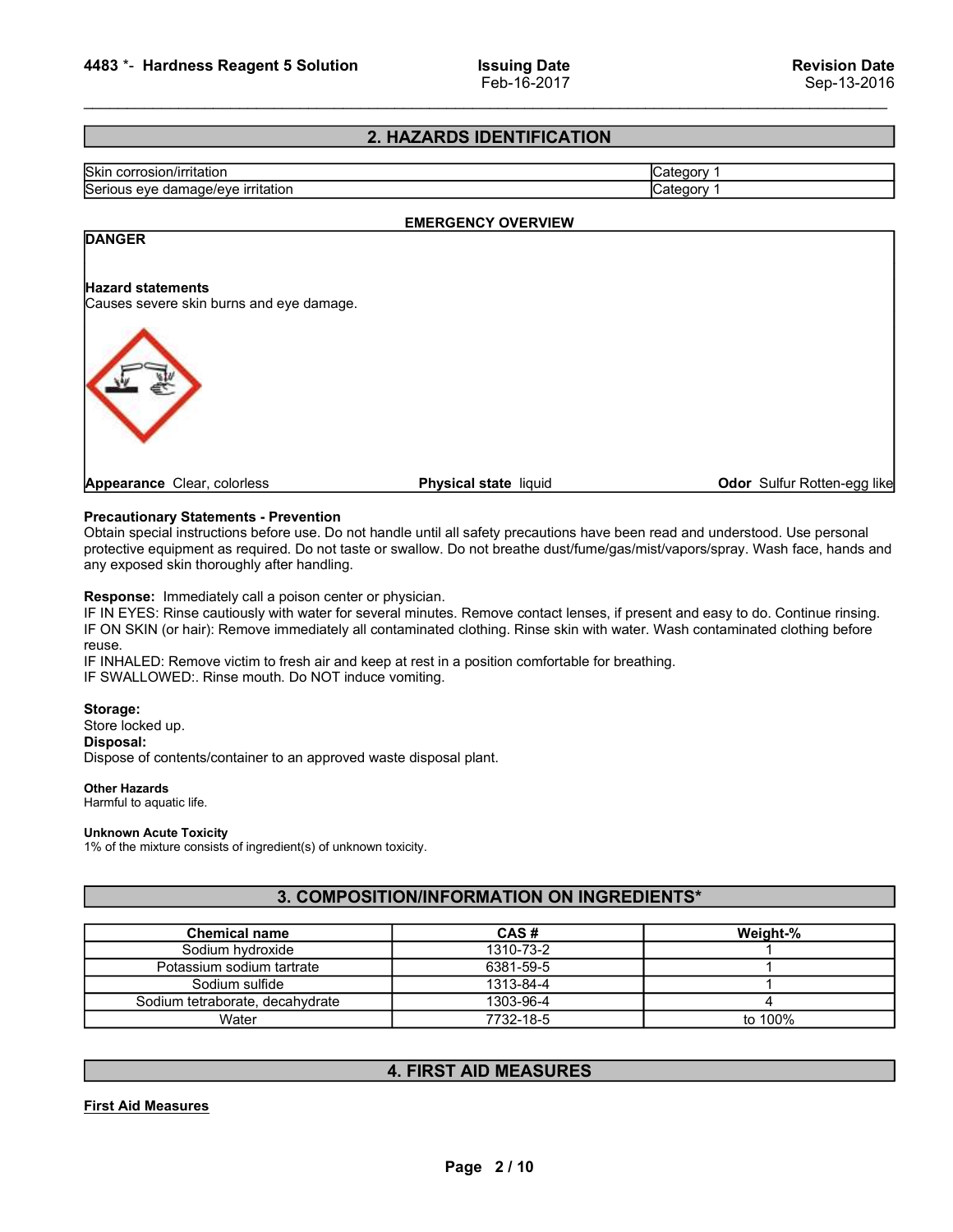| 4483 *- Hardness Reagent 5 Solution                                       | <b>Issuing Date</b><br>Feb-16-2017                                                                                                                                                                       | <b>Revision Date</b><br>Sep-13-2016 |  |
|---------------------------------------------------------------------------|----------------------------------------------------------------------------------------------------------------------------------------------------------------------------------------------------------|-------------------------------------|--|
| <b>General advice</b>                                                     | Do not get in eyes, on skin, or on clothing. Do not breathe dust/fume/gas/mist/vapors/spray.                                                                                                             |                                     |  |
| Eye contact                                                               | Rinse immediately with plenty of water, also under the eyelids, for at least 15 minutes. Call<br>a physician immediately.                                                                                |                                     |  |
| <b>Skin contact</b>                                                       | Wash off immediately with plenty of water for at least 15 minutes. Remove and isolate<br>contaminated clothing and shoes. Wash contaminated clothing before reuse. Call a<br>physician immediately.      |                                     |  |
| Inhalation                                                                | IF INHALED: Remove to fresh air and keep at rest in a position comfortable for breathing.                                                                                                                |                                     |  |
| Ingestion                                                                 | Do NOT induce vomiting. Drink plenty of water. Call a physician immediately. Never give<br>anything by mouth to an unconscious person.                                                                   |                                     |  |
| Self-protection of the first aider                                        | Use personal protection recommended in Section 8. Ensure that medical personnel are<br>aware of the material(s) involved, take precautions to protect themselves and prevent<br>spread of contamination. |                                     |  |
|                                                                           | <b>5. FIREFIGHTING MEASURES</b>                                                                                                                                                                          |                                     |  |
| Suitable extinguishing media                                              | Use extinguishing measures that are appropriate to local circumstances and the surrounding environment.                                                                                                  |                                     |  |
| Protective equipment and precautions for firefighters<br>protective gear. | As in any fire, wear self-contained breathing apparatus pressure-demand, MSHA/NIOSH (approved or equivalent) and full                                                                                    |                                     |  |
|                                                                           | <b>6. ACCIDENTAL RELEASE MEASURES</b>                                                                                                                                                                    |                                     |  |
| Personal precautions, protective equipment and emergency procedures       |                                                                                                                                                                                                          |                                     |  |
| <b>Personal precautions</b>                                               | Use personal protection recommended in Section 8. Avoid contact with skin, eyes or<br>clothing. Avoid breathing vapors or mists.                                                                         |                                     |  |
| <b>Environmental precautions</b>                                          | See Section 12 for additional Ecological Information. Beware of vapors accumulating to<br>form explosive concentrations. Vapors can accumulate in low areas.                                             |                                     |  |
| Methods and material for containment and cleaning up                      |                                                                                                                                                                                                          |                                     |  |

# 5. FIREFIGHTING MEASURES

# 6. ACCIDENTAL RELEASE MEASURES

| Ingestion                                                                        | Do NOT induce vomiting. Drink plenty of water. Call a physician immediately. Never give<br>anything by mouth to an unconscious person.                                                                                                                                             |
|----------------------------------------------------------------------------------|------------------------------------------------------------------------------------------------------------------------------------------------------------------------------------------------------------------------------------------------------------------------------------|
| Self-protection of the first aider                                               | Use personal protection recommended in Section 8. Ensure that medical personnel are<br>aware of the material(s) involved, take precautions to protect themselves and prevent<br>spread of contamination.                                                                           |
|                                                                                  | <b>5. FIREFIGHTING MEASURES</b>                                                                                                                                                                                                                                                    |
| Suitable extinguishing media                                                     | Use extinguishing measures that are appropriate to local circumstances and the surrounding environment.                                                                                                                                                                            |
| <b>Protective equipment and precautions for firefighters</b><br>protective gear. | As in any fire, wear self-contained breathing apparatus pressure-demand, MSHA/NIOSH (approved or equivalent) and full                                                                                                                                                              |
|                                                                                  | <b>6. ACCIDENTAL RELEASE MEASURES</b>                                                                                                                                                                                                                                              |
|                                                                                  | Personal precautions, protective equipment and emergency procedures                                                                                                                                                                                                                |
| <b>Personal precautions</b>                                                      | Use personal protection recommended in Section 8. Avoid contact with skin, eyes or<br>clothing. Avoid breathing vapors or mists.                                                                                                                                                   |
| <b>Environmental precautions</b>                                                 | See Section 12 for additional Ecological Information. Beware of vapors accumulating to<br>form explosive concentrations. Vapors can accumulate in low areas.                                                                                                                       |
| Methods and material for containment and cleaning up                             |                                                                                                                                                                                                                                                                                    |
| <b>Methods for containment</b>                                                   | Contain and collect spillage with non-combustible absorbent material, (e.g. sand, earth,<br>diatomaceous earth, vermiculite) and place in container for disposal according to local /<br>national regulations (see Section 13).                                                    |
| Methods for cleaning up                                                          | Neutralize spills with acid such as acetic, hydrochloric or sulfuric, absorb with vermiculite or<br>other inert substance, and package in a suitable container for disposal. Keep in suitable<br>and closed containers for disposal. After cleaning, flush away traces with water. |
|                                                                                  | 7. HANDLING AND STORAGE                                                                                                                                                                                                                                                            |
| <b>Precautions for safe handling</b>                                             |                                                                                                                                                                                                                                                                                    |
| <b>Handling</b>                                                                  | Handle in accordance with good industrial hygiene and safety practice. Do not taste or<br>swallow. Avoid contact with skin, eyes or clothing. Do not eat, drink or smoke when using<br>this product.                                                                               |
| Conditions for safe storage, including any incompatibilities                     |                                                                                                                                                                                                                                                                                    |
| Storage:                                                                         | Keep containers tightly closed in a dry, cool and well-ventilated place. Separate from acids.<br>Keep out of the reach of children.                                                                                                                                                |
| <b>Incompatible Products</b>                                                     | Acids.                                                                                                                                                                                                                                                                             |
|                                                                                  | Page 3/10                                                                                                                                                                                                                                                                          |
|                                                                                  |                                                                                                                                                                                                                                                                                    |
|                                                                                  |                                                                                                                                                                                                                                                                                    |
|                                                                                  |                                                                                                                                                                                                                                                                                    |

# 7. HANDLING AND STORAGE

|          | Conditions for safe storage. including any incompatibilities                                              |
|----------|-----------------------------------------------------------------------------------------------------------|
| Storage: | Keep containers tightly closed in a dry, cool and well-ventilated p<br>Keep out of the reach of children. |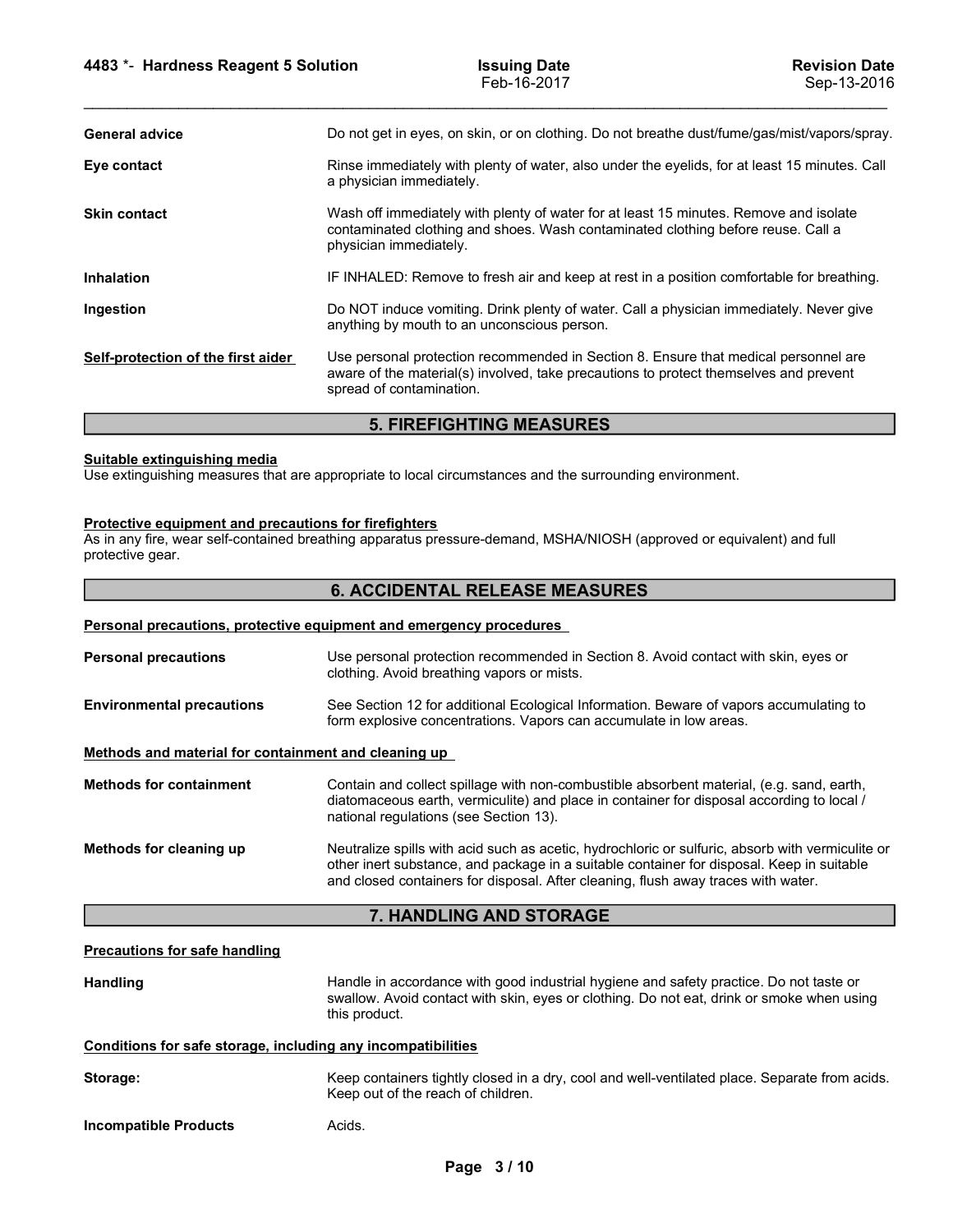# 4483 \*- Hardness Reagent 5 Solution Issuing Date<br>Feb-16-2017 Feb-16-2017<br>8. EXPOSURE CONTROLS/PERSONAL PROTECTION 8. EXPOSURE CONTROLS/PERSONAL PROTECTION

| 4483 *- Hardness Reagent 5 Solution                              |                                                                                             | <b>Issuing Date</b>                                               | <b>Revision Date</b>                                       |
|------------------------------------------------------------------|---------------------------------------------------------------------------------------------|-------------------------------------------------------------------|------------------------------------------------------------|
|                                                                  |                                                                                             | Feb-16-2017                                                       | Sep-13-2016                                                |
|                                                                  |                                                                                             |                                                                   |                                                            |
|                                                                  |                                                                                             |                                                                   |                                                            |
|                                                                  | 8. EXPOSURE CONTROLS/PERSONAL PROTECTION                                                    |                                                                   |                                                            |
| <b>Control parameters</b>                                        |                                                                                             |                                                                   |                                                            |
| <b>Chemical name</b>                                             | <b>ACGIH TLV</b>                                                                            | <b>OSHA PEL</b>                                                   | <b>NIOSH IDLH</b>                                          |
| Sodium hydroxide<br>1310-73-2                                    | Ceiling: 2 mg/m <sup>3</sup>                                                                | TWA: $2 \text{ mg/m}^3$<br>(vacated) Ceiling: 2 mg/m <sup>3</sup> | IDLH: 10 mg/m <sup>3</sup><br>Ceiling: 2 mg/m <sup>3</sup> |
| Potassium sodium tartrate<br>6381-59-5                           | $\star_-$                                                                                   | $\star$                                                           | Not Established                                            |
| Sodium sulfide<br>1313-84-4                                      | $\star_-$                                                                                   | $\overline{\mathbf{r}}$                                           | Not Established                                            |
| Sodium tetraborate, decahydrate<br>1303-96-4                     | STEL: 6 mg/m <sup>3</sup> inhalable fraction<br>TWA: 2 mg/m <sup>3</sup> inhalable fraction | (vacated) TWA: 10 mg/m <sup>3</sup>                               | TWA: 5 mg/m <sup>3</sup> TWA: 1 mg/m <sup>3</sup>          |
| Water                                                            | $\star$                                                                                     | $\star_-$                                                         | Not Established                                            |
| 7732-18-5<br>NIOSH IDLH: Immediately Dangerous to Life or Health |                                                                                             |                                                                   |                                                            |
| Appropriate engineering controls                                 |                                                                                             |                                                                   |                                                            |
|                                                                  |                                                                                             |                                                                   |                                                            |
| <b>Engineering Measures</b>                                      | Showers<br>Eyewash stations<br>Ventilation systems.                                         |                                                                   |                                                            |
|                                                                  | Individual protection measures, such as personal protective equipment                       |                                                                   |                                                            |
|                                                                  |                                                                                             |                                                                   |                                                            |
| <b>Eye/Face Protection</b>                                       | Wear safety glasses with side shields (or goggles).                                         |                                                                   |                                                            |

|                                                                                             | 8. EXPOSURE CONTROLS/PERSONAL PROTECTION                                                                                                                                                              |                                                                   |                                                            |  |
|---------------------------------------------------------------------------------------------|-------------------------------------------------------------------------------------------------------------------------------------------------------------------------------------------------------|-------------------------------------------------------------------|------------------------------------------------------------|--|
| <b>Control parameters</b>                                                                   |                                                                                                                                                                                                       |                                                                   |                                                            |  |
| <b>Chemical name</b>                                                                        | <b>ACGIH TLV</b>                                                                                                                                                                                      | <b>OSHA PEL</b>                                                   | <b>NIOSH IDLH</b>                                          |  |
| Sodium hydroxide<br>1310-73-2                                                               | Ceiling: 2 mg/m <sup>3</sup>                                                                                                                                                                          | TWA: $2 \text{ mg/m}^3$<br>(vacated) Ceiling: 2 mg/m <sup>3</sup> | IDLH: 10 mg/m <sup>3</sup><br>Ceiling: 2 mg/m <sup>3</sup> |  |
| Potassium sodium tartrate<br>6381-59-5                                                      | $\star$                                                                                                                                                                                               |                                                                   | Not Established                                            |  |
| Sodium sulfide<br>1313-84-4                                                                 | $\star$                                                                                                                                                                                               | $\star$                                                           | Not Established                                            |  |
| Sodium tetraborate, decahydrate<br>1303-96-4                                                | STEL: 6 mg/m <sup>3</sup> inhalable fraction<br>TWA: 2 mg/m <sup>3</sup> inhalable fraction                                                                                                           | (vacated) TWA: 10 mg/m <sup>3</sup>                               | TWA: 5 mg/m <sup>3</sup> TWA: 1 mg/m <sup>3</sup>          |  |
| Water<br>7732-18-5                                                                          | $\star$                                                                                                                                                                                               | $\star_-$                                                         | Not Established                                            |  |
| NIOSH IDLH: Immediately Dangerous to Life or Health                                         |                                                                                                                                                                                                       |                                                                   |                                                            |  |
| <b>Appropriate engineering controls</b>                                                     |                                                                                                                                                                                                       |                                                                   |                                                            |  |
| <b>Engineering Measures</b>                                                                 | <b>Showers</b><br>Eyewash stations<br>Ventilation systems.                                                                                                                                            |                                                                   |                                                            |  |
|                                                                                             | Individual protection measures, such as personal protective equipment                                                                                                                                 |                                                                   |                                                            |  |
| <b>Eye/Face Protection</b>                                                                  | Wear safety glasses with side shields (or goggles).                                                                                                                                                   |                                                                   |                                                            |  |
| Skin and body protection                                                                    | Wear protective gloves/clothing. Gloves & Lab Coat. Nitrile rubber.                                                                                                                                   |                                                                   |                                                            |  |
| <b>Respiratory protection</b>                                                               | Handle in an enclosing hood with exhaust ventilation. When workers are facing<br>concentrations above the exposure limit they must use appropriate certified respirators.                             |                                                                   |                                                            |  |
| <b>Hygiene Measures</b>                                                                     | Handle in accordance with good industrial hygiene and safety practice. Do not eat, drink or<br>smoke when using this product. Wash hands before breaks and immediately after handling<br>the product. |                                                                   |                                                            |  |
|                                                                                             | 9. PHYSICAL AND CHEMICAL PROPERTIES                                                                                                                                                                   |                                                                   |                                                            |  |
| Information on basic physical and chemical properties                                       |                                                                                                                                                                                                       |                                                                   |                                                            |  |
| <b>Physical state</b>                                                                       | liquid                                                                                                                                                                                                |                                                                   |                                                            |  |
| Appearance                                                                                  | Clear, colorless                                                                                                                                                                                      | Odor                                                              | Sulfur Rotten-egg like                                     |  |
| <b>Property</b>                                                                             | <b>Values</b>                                                                                                                                                                                         | Remarks • Method                                                  |                                                            |  |
| рH<br>Melting point / freezing point<br>Boiling point / boiling range<br><b>Flash point</b> | 12<br>No information available<br>No information available<br>Not Applicable                                                                                                                          |                                                                   |                                                            |  |
| <b>Evaporation rate</b><br>Flammability (solid, gas)                                        | No information available                                                                                                                                                                              |                                                                   |                                                            |  |
| <b>Flammability Limit in Air</b><br>Upper flammability limit:                               | No information available                                                                                                                                                                              |                                                                   |                                                            |  |

# 9. PHYSICAL AND CHEMICAL PROPERTIES

| Individual protection measures, such as personal protective equipment |                                                                               |      |                                                                                                                                                                                       |
|-----------------------------------------------------------------------|-------------------------------------------------------------------------------|------|---------------------------------------------------------------------------------------------------------------------------------------------------------------------------------------|
|                                                                       |                                                                               |      |                                                                                                                                                                                       |
| <b>Eye/Face Protection</b>                                            | Wear safety glasses with side shields (or goggles).                           |      |                                                                                                                                                                                       |
| Skin and body protection                                              | Wear protective gloves/clothing. Gloves & Lab Coat. Nitrile rubber.           |      |                                                                                                                                                                                       |
| <b>Respiratory protection</b>                                         | Handle in an enclosing hood with exhaust ventilation. When workers are facing |      | concentrations above the exposure limit they must use appropriate certified respirators.                                                                                              |
| <b>Hygiene Measures</b>                                               | the product.                                                                  |      | Handle in accordance with good industrial hygiene and safety practice. Do not eat, drink or<br>smoke when using this product. Wash hands before breaks and immediately after handling |
|                                                                       | 9. PHYSICAL AND CHEMICAL PROPERTIES                                           |      |                                                                                                                                                                                       |
|                                                                       |                                                                               |      |                                                                                                                                                                                       |
| Information on basic physical and chemical properties                 |                                                                               |      |                                                                                                                                                                                       |
| Physical state                                                        | liquid                                                                        |      |                                                                                                                                                                                       |
| Appearance                                                            | Clear, colorless                                                              | Odor | Sulfur Rotten-egg like                                                                                                                                                                |
| <b>Property</b>                                                       | Values                                                                        |      |                                                                                                                                                                                       |
| рH                                                                    | 12                                                                            |      |                                                                                                                                                                                       |
| Melting point / freezing point                                        | No information available                                                      |      |                                                                                                                                                                                       |
| Boiling point / boiling range                                         | No information available                                                      |      |                                                                                                                                                                                       |
| Flash point                                                           | Not Applicable                                                                |      |                                                                                                                                                                                       |
| <b>Evaporation rate</b>                                               |                                                                               |      |                                                                                                                                                                                       |
| <b>Flammability (solid, gas)</b>                                      | No information available                                                      |      |                                                                                                                                                                                       |
| <b>Flammability Limit in Air</b>                                      |                                                                               |      |                                                                                                                                                                                       |
| <b>Upper flammability limit:</b>                                      | No information available                                                      |      |                                                                                                                                                                                       |
| Lower flammability limit:                                             | No information available                                                      |      |                                                                                                                                                                                       |
| Vapor pressure                                                        | No information available                                                      |      |                                                                                                                                                                                       |
| <b>Vapor density</b>                                                  | No information available                                                      |      |                                                                                                                                                                                       |
| <b>Specific gravity</b>                                               | No information available                                                      |      |                                                                                                                                                                                       |
| <b>Water solubility</b>                                               | No information available                                                      |      |                                                                                                                                                                                       |
| Solubility in other solvents                                          | No information available                                                      |      |                                                                                                                                                                                       |
| <b>Partition coefficient</b>                                          | No information available                                                      |      |                                                                                                                                                                                       |
| <b>Autoignition temperature</b>                                       | No information available                                                      |      |                                                                                                                                                                                       |
| <b>Decomposition temperature</b>                                      | No information available                                                      |      |                                                                                                                                                                                       |
|                                                                       |                                                                               |      |                                                                                                                                                                                       |
|                                                                       |                                                                               |      |                                                                                                                                                                                       |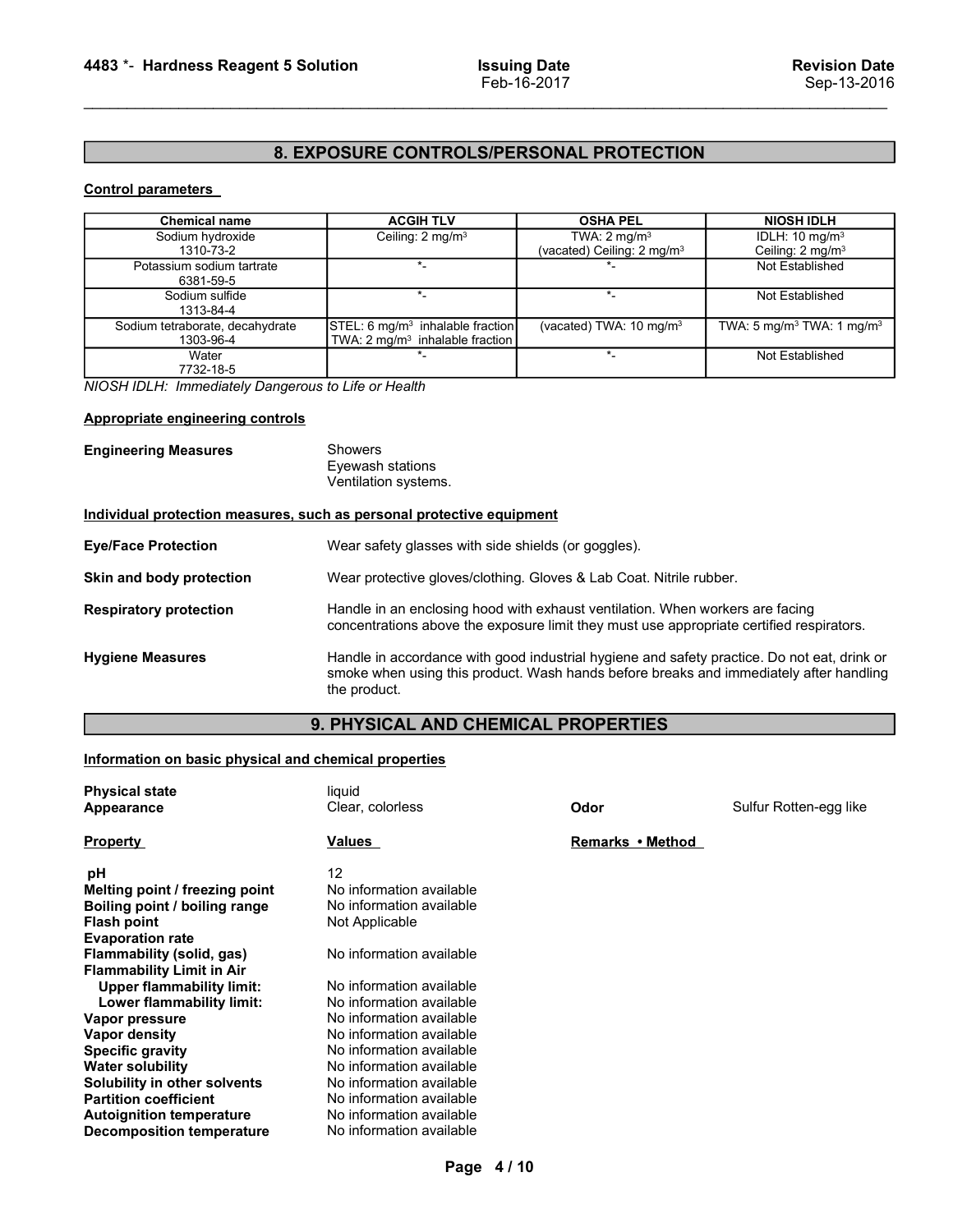| 4483 *- Hardness Reagent 5 Solution                                                                           |                                                                                                                                          | <b>Issuing Date</b><br>Feb-16-2017                | <b>Revision Date</b><br>Sep-13-2016       |
|---------------------------------------------------------------------------------------------------------------|------------------------------------------------------------------------------------------------------------------------------------------|---------------------------------------------------|-------------------------------------------|
| Kinematic viscosity<br><b>Dynamic viscosity</b><br><b>Explosive properties</b><br><b>Oxidizing properties</b> | No information available<br>No information available<br>No information available<br>No information available                             |                                                   |                                           |
| <b>Other Information</b>                                                                                      |                                                                                                                                          |                                                   |                                           |
| <b>Softening point</b><br>Molecular weight<br><b>VOC Content (%)</b><br><b>Density</b><br><b>Bulk density</b> | No information available<br>No information available<br>No information available<br>No information available<br>No information available |                                                   |                                           |
|                                                                                                               |                                                                                                                                          | <b>10. STABILITY AND REACTIVITY</b>               |                                           |
| <b>Stability</b><br><b>Hazardous polymerization</b>                                                           | Hazardous polymerization does not occur.                                                                                                 | Stable under recommended storage conditions.      |                                           |
| <b>Conditions to avoid</b>                                                                                    | Incompatible Products.                                                                                                                   |                                                   |                                           |
| Incompatible materials                                                                                        | Acids.                                                                                                                                   |                                                   |                                           |
| <b>Hazardous decomposition products</b>                                                                       |                                                                                                                                          |                                                   |                                           |
|                                                                                                               |                                                                                                                                          | <b>11. TOXICOLOGICAL INFORMATION</b>              |                                           |
| Information on likely routes of exposure                                                                      |                                                                                                                                          |                                                   |                                           |
| <b>Component identification</b>                                                                               |                                                                                                                                          |                                                   |                                           |
| Chemical name<br>Sodium hydroxide<br>1310-73-2                                                                | <b>ATEmix (oral)</b><br>Not Established                                                                                                  | <b>ATEmix (dermal)</b><br>$= 1350$ mg/kg (Rabbit) | <b>Inhalation LC50</b><br>Not Established |
| Potassium sodium tartrate                                                                                     | Not Established                                                                                                                          | Not Established                                   | Not Established                           |

# 10. STABILITY AND REACTIVITY

| <b>Other Information</b>                                                                               |                                                                                                                                          |                                      |
|--------------------------------------------------------------------------------------------------------|------------------------------------------------------------------------------------------------------------------------------------------|--------------------------------------|
| <b>Softening point</b><br>Molecular weight<br>VOC Content (%)<br><b>Density</b><br><b>Bulk density</b> | No information available<br>No information available<br>No information available<br>No information available<br>No information available |                                      |
|                                                                                                        |                                                                                                                                          | <b>10. STABILITY AND REACTIVITY</b>  |
| <b>Stability</b><br><b>Hazardous polymerization</b>                                                    | Stable under recommended storage conditions.<br>Hazardous polymerization does not occur.                                                 |                                      |
| <b>Conditions to avoid</b>                                                                             | Incompatible Products.                                                                                                                   |                                      |
| Incompatible materials                                                                                 | Acids.                                                                                                                                   |                                      |
| <b>Hazardous decomposition products</b>                                                                |                                                                                                                                          |                                      |
|                                                                                                        |                                                                                                                                          | <b>11. TOXICOLOGICAL INFORMATION</b> |
| Information on likely routes of exposure<br><b>Component identification</b>                            |                                                                                                                                          |                                      |
| Chemical name                                                                                          | ATEmix (oral)                                                                                                                            | <b>ATEmix (dermal)</b>               |
| Sodium hydroxide<br>1310-73-2                                                                          | Not Established                                                                                                                          | $= 1350$ mg/kg (Rabbit)              |
| Potassium sodium tartrate<br>6381-59-5                                                                 | Not Established                                                                                                                          | Not Established                      |
| Sodium sulfide                                                                                         | $= 208$ mg/kg (Rat)                                                                                                                      | $<$ 340 mg/kg (Rabbit)               |

# 11. TOXICOLOGICAL INFORMATION

| <u>UMPLE INTERNATION</u>                                                                               |                                                                                                                                          |                                                                                          |                                                 |                        |
|--------------------------------------------------------------------------------------------------------|------------------------------------------------------------------------------------------------------------------------------------------|------------------------------------------------------------------------------------------|-------------------------------------------------|------------------------|
| <b>Softening point</b><br>Molecular weight<br>VOC Content (%)<br><b>Density</b><br><b>Bulk density</b> | No information available<br>No information available<br>No information available<br>No information available<br>No information available |                                                                                          |                                                 |                        |
|                                                                                                        |                                                                                                                                          | <b>10. STABILITY AND REACTIVITY</b>                                                      |                                                 |                        |
| <b>Stability</b><br><b>Hazardous polymerization</b>                                                    |                                                                                                                                          | Stable under recommended storage conditions.<br>Hazardous polymerization does not occur. |                                                 |                        |
| <b>Conditions to avoid</b>                                                                             | Incompatible Products.                                                                                                                   |                                                                                          |                                                 |                        |
| Incompatible materials                                                                                 | Acids.                                                                                                                                   |                                                                                          |                                                 |                        |
| <b>Hazardous decomposition products</b>                                                                |                                                                                                                                          |                                                                                          |                                                 |                        |
|                                                                                                        |                                                                                                                                          | <b>11. TOXICOLOGICAL INFORMATION</b>                                                     |                                                 |                        |
| Information on likely routes of exposure                                                               |                                                                                                                                          |                                                                                          |                                                 |                        |
| <b>Component identification</b><br>Chemical name                                                       | <b>ATEmix (oral)</b>                                                                                                                     |                                                                                          | <b>ATEmix (dermal)</b>                          | <b>Inhalation LC50</b> |
| Sodium hydroxide<br>1310-73-2                                                                          | Not Established                                                                                                                          |                                                                                          | $= 1350$ mg/kg (Rabbit)                         | Not Established        |
| Potassium sodium tartrate<br>6381-59-5                                                                 | Not Established                                                                                                                          |                                                                                          | Not Established                                 | Not Established        |
| Sodium sulfide<br>1313-84-4                                                                            | $= 208$ mg/kg (Rat)                                                                                                                      |                                                                                          | $<$ 340 mg/kg (Rabbit)                          | Not Established        |
| Sodium tetraborate, decahydrate<br>1303-96-4                                                           | $= 2660$ mg/kg (Rat) = 3493 mg/kg<br>(Rat)                                                                                               |                                                                                          | > 10000 mg/kg (Rabbit) > 2000<br>mg/kg (Rabbit) | Not Established        |
| Water<br>7732-18-5                                                                                     | $> 90$ mL/kg (Rat)                                                                                                                       |                                                                                          | Not Established                                 | Not Established        |
| Information on toxicological effects                                                                   |                                                                                                                                          |                                                                                          |                                                 |                        |
| <b>Chemical name</b>                                                                                   | <b>ACGIH</b>                                                                                                                             | <b>IARC</b>                                                                              | <b>NTP</b>                                      | <b>OSHA</b>            |
| Sodium hydroxide<br>1310-73-2                                                                          | Not Established                                                                                                                          | Not Established                                                                          | Not Established                                 | Not Established        |
| Potassium sodium tartrate<br>6381-59-5                                                                 | Not Established                                                                                                                          | Not Established                                                                          | Not Established                                 | Not Established        |
| Sodium sulfide<br>1313-84-4                                                                            | Not Established                                                                                                                          | Not Established                                                                          | Not Established                                 | Not Established        |
| Sodium tetraborate,<br>decahydrate<br>1303-96-4                                                        | Not Established                                                                                                                          | Group 2A                                                                                 | Not Established                                 | X                      |
|                                                                                                        |                                                                                                                                          |                                                                                          |                                                 |                        |

|                                                 |                                            | <b>11. TOXICOLOGICAL INFORMATION</b> |                                                 |                         |
|-------------------------------------------------|--------------------------------------------|--------------------------------------|-------------------------------------------------|-------------------------|
| Information on likely routes of exposure        |                                            |                                      |                                                 |                         |
| <b>Component identification</b>                 |                                            |                                      |                                                 |                         |
| Chemical name<br>Sodium hydroxide               | <b>ATEmix (oral)</b>                       |                                      | <b>ATEmix (dermal)</b>                          | <b>Inhalation LC50</b>  |
| 1310-73-2                                       | Not Established                            |                                      | $= 1350$ mg/kg (Rabbit)                         | Not Established         |
| Potassium sodium tartrate<br>6381-59-5          | Not Established                            |                                      | Not Established                                 | Not Established         |
| Sodium sulfide<br>1313-84-4                     | $= 208$ mg/kg (Rat)                        |                                      | < 340 mg/kg (Rabbit)                            | Not Established         |
| Sodium tetraborate, decahydrate<br>1303-96-4    | $= 2660$ mg/kg (Rat) = 3493 mg/kg<br>(Rat) |                                      | > 10000 mg/kg (Rabbit) > 2000<br>mg/kg (Rabbit) | Not Established         |
| Water<br>7732-18-5                              | $> 90$ mL/kg (Rat)                         |                                      | Not Established                                 | Not Established         |
| Information on toxicological effects            |                                            |                                      |                                                 |                         |
| <b>Chemical name</b>                            | <b>ACGIH</b>                               | <b>IARC</b>                          | <b>NTP</b>                                      | <b>OSHA</b>             |
| Sodium hydroxide<br>$1310 - 73 - 2$             | Not Established                            | Not Established                      | Not Established                                 | Not Established         |
| Potassium sodium tartrate<br>6381-59-5          | Not Established                            | Not Established                      | Not Established                                 | Not Established         |
| Sodium sulfide<br>1313-84-4                     | Not Established                            | Not Established                      | Not Established                                 | Not Established         |
| Sodium tetraborate,<br>decahydrate<br>1303-96-4 | Not Established                            | Group 2A                             | Not Established                                 | $\overline{\mathsf{x}}$ |
| Water<br>7732-18-5                              | Not Established                            | Not Established                      | Not Established                                 | Not Established         |
| <b>ATEmix (oral)</b><br><b>ATEmix (dermal)</b>  | 28,541.00 mg/kg<br>17,600.00 mg/kg         |                                      |                                                 |                         |
|                                                 |                                            | <b>12. ECOLOGICAL INFORMATION</b>    |                                                 |                         |
| <b>Ecotoxicity</b><br>Harmful to aquatic life   |                                            |                                      |                                                 |                         |
|                                                 |                                            | Page 5/10                            |                                                 |                         |
|                                                 |                                            |                                      |                                                 |                         |
|                                                 |                                            |                                      |                                                 |                         |

# 12. ECOLOGICAL INFORMATION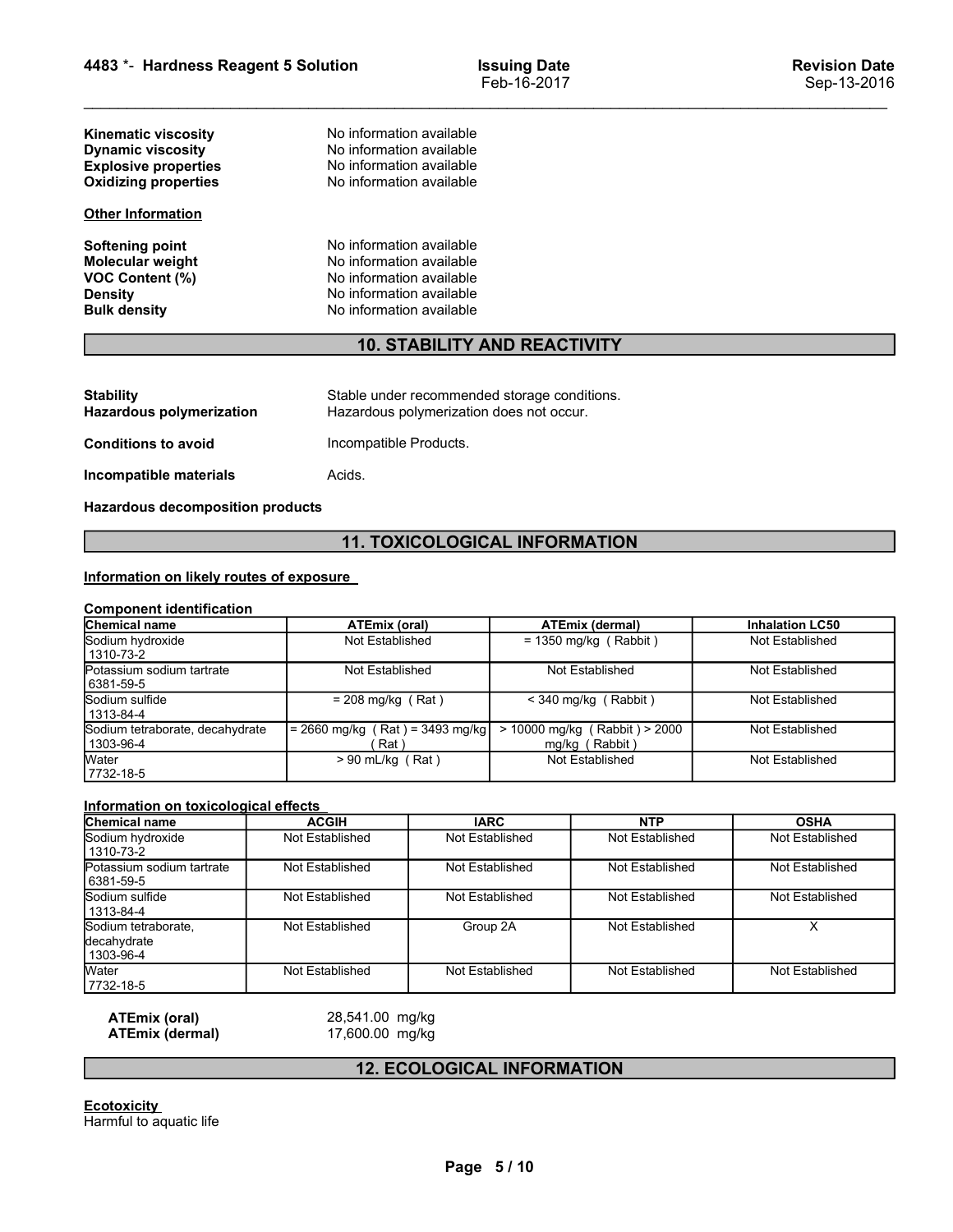| 4483 *- Hardness Reagent 5 Solution                               |                                                            | <b>Issuing Date</b>                         | <b>Revision Date</b>                     |
|-------------------------------------------------------------------|------------------------------------------------------------|---------------------------------------------|------------------------------------------|
|                                                                   |                                                            | Feb-16-2017                                 | Sep-13-2016                              |
|                                                                   |                                                            |                                             |                                          |
| Chemical name                                                     | <b>Toxicity to Algae</b>                                   | <b>Toxicity to Fish</b>                     | Daphnia Magna (Water Flea)               |
| Sodium hydroxide<br>1310-73-2                                     | Not Established                                            | 45.4: 96 h Oncorhynchus mykiss              | Not Established                          |
| Potassium sodium tartrate                                         | Not Established                                            | mg/L LC50 static<br>Not Established         | Not Established                          |
| 6381-59-5<br>Sodium sulfide                                       |                                                            | 7.7 - 29.1: 96 h Poecilia reticulata        | 2.1:48 h Daphnia magna mg/L              |
|                                                                   | Not Established                                            |                                             |                                          |
| 1313-84-4                                                         |                                                            |                                             |                                          |
| Sodium tetraborate, decahydrate                                   | $2.6 - 21.8$ : 96 h                                        | mg/L LC50<br>340: 96 h Limanda limanda mg/L | <b>EC50</b><br>1085 - 1402: 48 h Daphnia |
| 1303-96-4                                                         | Pseudokirchneriella subcapitata                            | <b>LC50</b>                                 | magna mg/L LC50                          |
|                                                                   | mg/L EC50 static 158: 96 h<br>Desmodesmus subspicatus mg/L |                                             |                                          |
| Water                                                             | <b>EC50</b><br>Not Established                             | Not Established                             |                                          |
| 7732-18-5                                                         |                                                            |                                             | Not Established                          |
|                                                                   |                                                            |                                             |                                          |
|                                                                   |                                                            |                                             |                                          |
| <b>Persistence and degradability</b><br>No information available. |                                                            |                                             |                                          |
|                                                                   |                                                            |                                             |                                          |
| Bioaccumulation/Accumulation<br>No information available.         |                                                            |                                             |                                          |
| <b>Chemical name</b>                                              |                                                            |                                             |                                          |
| Sodium hydroxide                                                  |                                                            | <b>Log Pow</b><br>Not Established           |                                          |
| 1310-73-2                                                         |                                                            |                                             |                                          |
| Potassium sodium tartrate<br>6381-59-5                            |                                                            | Not Established                             |                                          |
| Sodium sulfide<br>1313-84-4                                       |                                                            | $-3.5 - 3.5$                                |                                          |

# **Bioaccumulation/Accumulation**<br>No information available.

|                                                 |                                              | Desinuuesinus subspicatus ing/L<br>EC <sub>50</sub> |                                                             |                               |  |
|-------------------------------------------------|----------------------------------------------|-----------------------------------------------------|-------------------------------------------------------------|-------------------------------|--|
| Water<br>7732-18-5                              |                                              | Not Established                                     | Not Established                                             | Not Established               |  |
| Persistence and degradability                   |                                              |                                                     |                                                             |                               |  |
| No information available.                       |                                              |                                                     |                                                             |                               |  |
| <b>Bioaccumulation/Accumulation</b>             |                                              |                                                     |                                                             |                               |  |
| No information available.                       |                                              |                                                     |                                                             |                               |  |
|                                                 | <b>Chemical name</b>                         |                                                     | Log Pow                                                     |                               |  |
|                                                 | Sodium hydroxide<br>1310-73-2                |                                                     | Not Established                                             |                               |  |
|                                                 | Potassium sodium tartrate<br>6381-59-5       |                                                     | Not Established                                             |                               |  |
|                                                 | Sodium sulfide<br>1313-84-4                  |                                                     | $-3.5 - 3.5$<br>Not Established<br>Not Established          |                               |  |
|                                                 | Sodium tetraborate, decahydrate<br>1303-96-4 |                                                     |                                                             |                               |  |
|                                                 | Water<br>7732-18-5                           |                                                     |                                                             |                               |  |
|                                                 |                                              |                                                     |                                                             |                               |  |
|                                                 |                                              | <b>13. DISPOSAL CONSIDERATIONS</b>                  |                                                             |                               |  |
| <b>Disposal Methods</b>                         |                                              |                                                     | Dispose according to federal, state, and local regulations. |                               |  |
| <b>Contaminated packaging</b>                   |                                              | Do not reuse empty containers.                      |                                                             |                               |  |
| <b>Chemical name</b>                            | <b>RCRA</b>                                  | <b>RCRA - Basis for Listing</b>                     | <b>RCRA - D Series Wastes</b>                               | <b>RCRA - U Series Wastes</b> |  |
| Sodium hydroxide<br>1310-73-2                   | Not Established                              |                                                     | Not Established                                             | Not Established               |  |
| Potassium sodium tartrate<br>6381-59-5          | Not Established                              | $\overline{a}$                                      | Not Established                                             | Not Established               |  |
| Sodium sulfide<br>1313-84-4                     | Not Established                              | $\overline{\phantom{a}}$                            | Not Established                                             | Not Established               |  |
| Sodium tetraborate,<br>decahydrate<br>1303-96-4 | Not Established                              |                                                     | Not Established                                             | Not Established               |  |
|                                                 |                                              |                                                     |                                                             |                               |  |

# 13. DISPOSAL CONSIDERATIONS

| <u>NO</u> information available.                         |                                                       |                                                                                               |                               |                               |
|----------------------------------------------------------|-------------------------------------------------------|-----------------------------------------------------------------------------------------------|-------------------------------|-------------------------------|
|                                                          | <b>Chemical name</b>                                  |                                                                                               | Log Pow                       |                               |
|                                                          | Sodium hydroxide<br>1310-73-2                         |                                                                                               | Not Established               |                               |
|                                                          | Potassium sodium tartrate<br>6381-59-5                |                                                                                               | Not Established               |                               |
|                                                          | Sodium sulfide<br>1313-84-4                           |                                                                                               | $-3.5 - 3.5$                  |                               |
|                                                          | Sodium tetraborate, decahydrate<br>1303-96-4          |                                                                                               | Not Established               |                               |
|                                                          | Water<br>7732-18-5                                    |                                                                                               | Not Established               |                               |
|                                                          |                                                       |                                                                                               |                               |                               |
|                                                          |                                                       | <b>13. DISPOSAL CONSIDERATIONS</b>                                                            |                               |                               |
| <b>Disposal Methods</b><br><b>Contaminated packaging</b> |                                                       | Dispose according to federal, state, and local regulations.<br>Do not reuse empty containers. |                               |                               |
| <b>Chemical name</b>                                     | <b>RCRA</b>                                           | <b>RCRA - Basis for Listing</b>                                                               | <b>RCRA - D Series Wastes</b> | <b>RCRA - U Series Wastes</b> |
| Sodium hydroxide<br>1310-73-2                            | Not Established                                       |                                                                                               | Not Established               | Not Established               |
| Potassium sodium tartrate<br>6381-59-5                   | Not Established                                       | $\blacksquare$                                                                                | Not Established               | Not Established               |
| Sodium sulfide<br>1313-84-4                              | Not Established                                       | $\blacksquare$                                                                                | Not Established               | Not Established               |
| Sodium tetraborate,<br>decahydrate<br>1303-96-4          | Not Established                                       | $\overline{\phantom{a}}$                                                                      | Not Established               | Not Established               |
| Water<br>7732-18-5                                       | Not Established                                       | $\overline{\phantom{a}}$                                                                      | Not Established               | Not Established               |
|                                                          |                                                       |                                                                                               |                               |                               |
| <b>Chemical name</b>                                     | <b>RCRA - Halogenated</b><br><b>Organic Compounds</b> | <b>RCRA - P Series Wastes</b>                                                                 | <b>RCRA - F Series Wastes</b> | <b>RCRA - K Series Wastes</b> |
| Sodium hydroxide<br>1310-73-2                            | Not Established                                       | <b>Not Established</b>                                                                        | Not Established               | <b>Not Established</b>        |
| Potassium sodium tartrate<br>6381-59-5                   | Not Established                                       | Not Established                                                                               | Not Established               | Not Established               |
| Sodium sulfide<br>1313-84-4                              | Not Established                                       | Not Established                                                                               | Not Established               | Not Established               |
| Sodium tetraborate,<br>decahydrate<br>1303-96-4          | Not Established                                       | Not Established                                                                               | Not Established               | Not Established               |
|                                                          |                                                       |                                                                                               |                               |                               |

|                                                 |                                                       | <b>13. DISPOSAL CONSIDERATIONS</b>                          |                               |                               |
|-------------------------------------------------|-------------------------------------------------------|-------------------------------------------------------------|-------------------------------|-------------------------------|
| <b>Disposal Methods</b>                         |                                                       | Dispose according to federal, state, and local regulations. |                               |                               |
| <b>Contaminated packaging</b>                   |                                                       | Do not reuse empty containers.                              |                               |                               |
| <b>Chemical name</b>                            | <b>RCRA</b>                                           | <b>RCRA - Basis for Listing</b>                             | <b>RCRA - D Series Wastes</b> | <b>RCRA - U Series Wastes</b> |
| Sodium hydroxide<br>1310-73-2                   | Not Established                                       |                                                             | Not Established               | Not Established               |
| Potassium sodium tartrate<br>6381-59-5          | Not Established                                       |                                                             | Not Established               | Not Established               |
| Sodium sulfide<br>1313-84-4                     | Not Established                                       | $\sim$                                                      | Not Established               | Not Established               |
| Sodium tetraborate,<br>decahydrate<br>1303-96-4 | Not Established                                       | $\overline{\phantom{a}}$                                    | Not Established               | Not Established               |
| Water<br>7732-18-5                              | Not Established                                       | $\overline{\phantom{a}}$                                    | Not Established               | Not Established               |
|                                                 |                                                       |                                                             |                               |                               |
| <b>Chemical name</b>                            | <b>RCRA - Halogenated</b><br><b>Organic Compounds</b> | <b>RCRA - P Series Wastes</b>                               | <b>RCRA - F Series Wastes</b> | <b>RCRA - K Series Wastes</b> |
| Sodium hydroxide<br>1310-73-2                   | Not Established                                       | Not Established                                             | Not Established               | Not Established               |
| Potassium sodium tartrate<br>6381-59-5          | Not Established                                       | Not Established                                             | Not Established               | Not Established               |
| Sodium sulfide<br>1313-84-4                     | Not Established                                       | Not Established                                             | Not Established               | Not Established               |
| Sodium tetraborate,<br>decahydrate              | Not Established                                       | Not Established                                             | Not Established               | Not Established               |
| 1303-96-4                                       |                                                       |                                                             | Not Established               | Not Established               |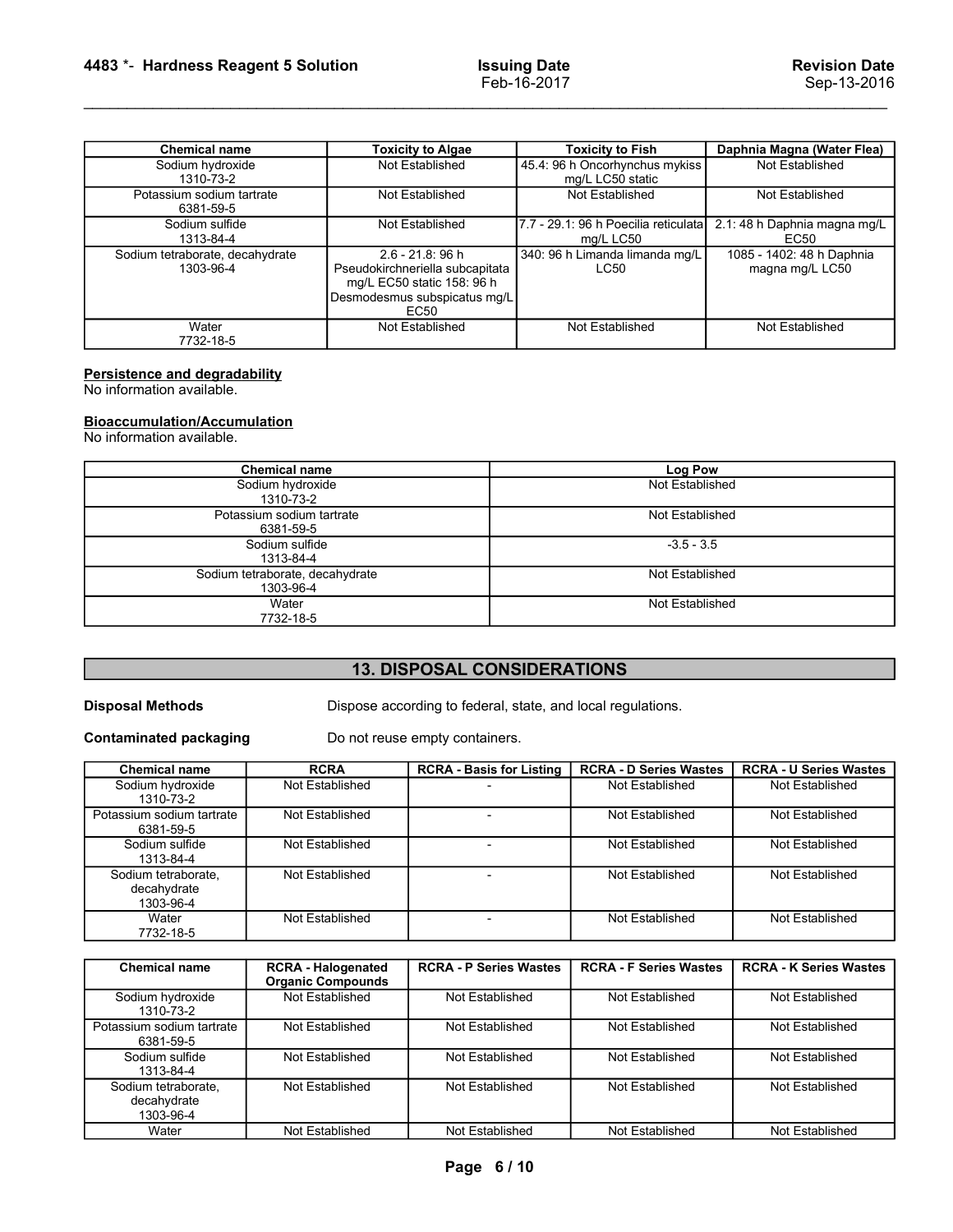Examples 2016<br>
Hardness Reagent 5 Solution<br>
Feb-16-2017<br>
This product contains one or more substances that are listed with the State of California as a bazardous waste

| 4483 *- Hardness Reagent 5 Solution |                                    | <b>Issuing Date</b>                                                                                             | <b>Revision Date</b>                     |
|-------------------------------------|------------------------------------|-----------------------------------------------------------------------------------------------------------------|------------------------------------------|
|                                     |                                    | Feb-16-2017                                                                                                     | Sep-13-2016                              |
|                                     |                                    |                                                                                                                 |                                          |
| 7732-18-5                           |                                    |                                                                                                                 |                                          |
|                                     |                                    | This product contains one or more substances that are listed with the State of California as a hazardous waste. |                                          |
|                                     | <b>Chemical name</b>               |                                                                                                                 | <b>California Hazardous Waste Status</b> |
|                                     |                                    |                                                                                                                 |                                          |
|                                     | Sodium hydroxide                   |                                                                                                                 | <b>Toxic</b>                             |
|                                     | 1310-73-2                          |                                                                                                                 | Corrosive                                |
|                                     | Potassium sodium tartrate          |                                                                                                                 | $\overline{\ }$                          |
|                                     | 6381-59-5<br>Sodium sulfide        |                                                                                                                 | $\star_-$                                |
|                                     | 1313-84-4                          |                                                                                                                 |                                          |
|                                     | Sodium tetraborate, decahydrate    |                                                                                                                 | <b>Toxic</b>                             |
|                                     | 1303-96-4<br>Water                 |                                                                                                                 | $\star$                                  |
|                                     | 7732-18-5                          |                                                                                                                 |                                          |
|                                     |                                    | <b>14. TRANSPORT INFORMATION</b>                                                                                |                                          |
|                                     |                                    |                                                                                                                 |                                          |
|                                     |                                    |                                                                                                                 |                                          |
| <b>DOT</b><br>Proper shipping name  |                                    | CORROSIVE LIQUID, BASIC, INORGANIC, N.O.S. (1% Sodium sulfide)                                                  |                                          |
| UN-No                               | 3266                               |                                                                                                                 |                                          |
| <b>Hazard Class</b>                 | 8                                  |                                                                                                                 |                                          |
| <b>Packing group</b>                | $\ensuremath{\mathsf{III}}\xspace$ |                                                                                                                 |                                          |

# 14. TRANSPORT INFORMATION

| 6381-59-5                                                                                                                                                                                                               |  |
|-------------------------------------------------------------------------------------------------------------------------------------------------------------------------------------------------------------------------|--|
| Sodium sulfide<br>$\star$<br>1313-84-4                                                                                                                                                                                  |  |
| Sodium tetraborate, decahydrate<br><b>Toxic</b>                                                                                                                                                                         |  |
| 1303-96-4<br>$^\star$ .<br>Water                                                                                                                                                                                        |  |
| 7732-18-5                                                                                                                                                                                                               |  |
|                                                                                                                                                                                                                         |  |
| <b>14. TRANSPORT INFORMATION</b>                                                                                                                                                                                        |  |
| <b>DOT</b><br>CORROSIVE LIQUID, BASIC, INORGANIC, N.O.S. (1% Sodium sulfide)<br>Proper shipping name<br>UN-No<br>3266<br><b>Hazard Class</b><br>8<br>Ш<br><b>Packing group</b>                                          |  |
| Not regulated<br><b>TDG</b>                                                                                                                                                                                             |  |
| Not regulated<br><b>MEX</b>                                                                                                                                                                                             |  |
| Not regulated<br><b>ICAO</b>                                                                                                                                                                                            |  |
| <b>IATA</b><br><b>UN-No</b><br>3266<br>CORROSIVE LIQUID, BASIC, INORGANIC, N.O.S. (1% Sodium sulfide)<br>Proper shipping name<br><b>Hazard Class</b><br>8<br>$\ensuremath{\mathsf{III}}\xspace$<br><b>Packing group</b> |  |
| <b>IMDG/IMO</b><br>UN-No<br>3266<br>CORROSIVE LIQUID, BASIC, INORGANIC, N.O.S. (1% Sodium sulfide)<br>Proper shipping name<br><b>Hazard Class</b><br>8<br>Ш<br><b>Packing group</b>                                     |  |
| <b>RID</b><br>3266<br>UN-No<br>CORROSIVE LIQUID, BASIC, INORGANIC, N.O.S. (1% Sodium sulfide)<br>Proper shipping name<br><b>Hazard Class</b><br>8<br>Ш<br><b>Packing group</b>                                          |  |
| <b>ADR</b><br>3266<br>UN-No<br>CORROSIVE LIQUID, BASIC, INORGANIC N.O.S. (1% Sodium Sulfide)<br>Proper shipping name<br><b>Hazard Class</b><br>8<br>$\ensuremath{\mathsf{III}}\xspace$<br><b>Packing group</b>          |  |
| Not regulated<br><b>ADN</b>                                                                                                                                                                                             |  |
| <b>15. REGULATORY INFORMATION</b>                                                                                                                                                                                       |  |
| <b>International Inventories</b><br>Complies<br><b>TSCA</b><br><b>DSL/NDSL</b><br>Does not comply<br><b>EINECS/ELINCS</b><br>Does not comply<br><b>ENCS</b><br>Does not comply                                          |  |
| Page 7/10                                                                                                                                                                                                               |  |
|                                                                                                                                                                                                                         |  |
|                                                                                                                                                                                                                         |  |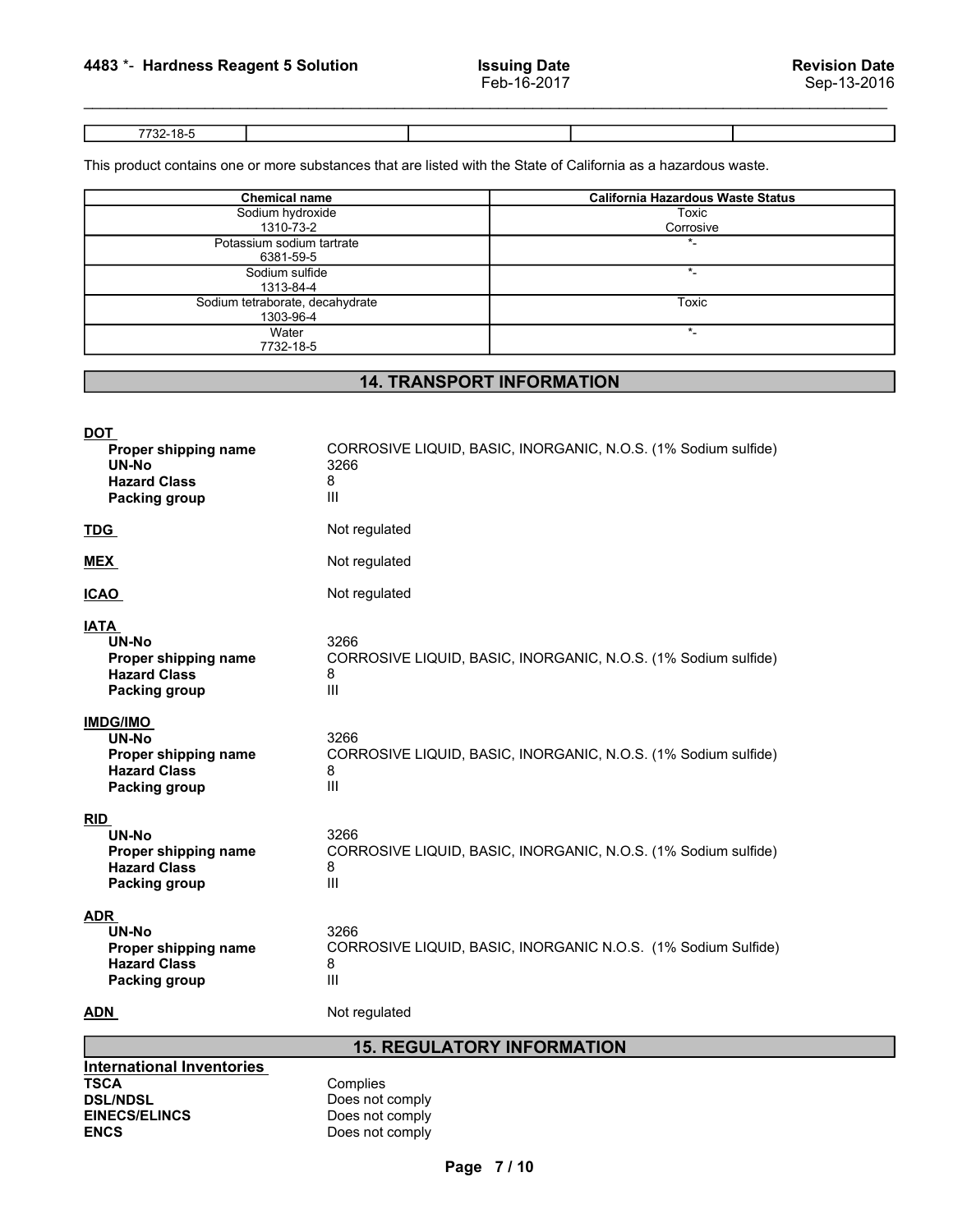|                                                     |                             | <b>Issuing Date</b><br>Feb-16-2017 | <b>Revision Date</b><br>Sep-13-2016 |
|-----------------------------------------------------|-----------------------------|------------------------------------|-------------------------------------|
| 4483 *- Hardness Reagent 5 Solution<br><b>IECSC</b> | Does not comply             |                                    |                                     |
| KECL<br><b>PICCS</b>                                | Does not comply<br>Complies |                                    |                                     |

# Legend:

TSCA - United States Toxic Substances Control Act Section 8(b) Inventory DSL/NDSL - Canadian Domestic Substances List/Non-Domestic Substances List EINECS/ELINCS - European Inventory of Existing Chemical Substances/European List of Notified Chemical Substances ENCS - Japan Existing and New Chemical Substances IECSC - China Inventory of Existing Chemical Substances KECL - Korean Existing and Evaluated Chemical Substances PICCS - Philippines Inventory of Chemicals and Chemical Substances **4483 \*- Hardness Reagent 5 Solution** Issuing Date<br>
Feb-16-2017<br>
IECSC Does not comply<br>
IECSC Does not comply<br>
IECSC Does not complies<br>
IECSC Does not complies<br>
ISLACE Does not complies<br>
ISLACE United States Toxic Substanc Section 313 of Title III of the Superfund Amendments and Reauthorization Act of 1986 (SARA). This product does not containered and Containered Amendments and Containered Amendments and Reauthorization Act of 1986 (SARA). T

|                                                                                                                                                                                                                                                                                                                                                                                                                                                                                        | 4483 *- Hardness Reagent 5 Solution                        | <b>Issuing Date</b><br>Feb-16-2017 |                                                                                                                                                                                                                                                                  | <b>Revision Date</b><br>Sep-13-2016 |  |
|----------------------------------------------------------------------------------------------------------------------------------------------------------------------------------------------------------------------------------------------------------------------------------------------------------------------------------------------------------------------------------------------------------------------------------------------------------------------------------------|------------------------------------------------------------|------------------------------------|------------------------------------------------------------------------------------------------------------------------------------------------------------------------------------------------------------------------------------------------------------------|-------------------------------------|--|
| <b>IECSC</b><br><b>KECL</b><br><b>PICCS</b><br><b>AICS</b>                                                                                                                                                                                                                                                                                                                                                                                                                             | Does not comply<br>Does not comply<br>Complies<br>Complies |                                    |                                                                                                                                                                                                                                                                  |                                     |  |
| Legend:<br>TSCA - United States Toxic Substances Control Act Section 8(b) Inventory<br>DSL/NDSL - Canadian Domestic Substances List/Non-Domestic Substances List<br><b>ENCS</b> - Japan Existing and New Chemical Substances<br><b>IECSC</b> - China Inventory of Existing Chemical Substances<br>KECL - Korean Existing and Evaluated Chemical Substances<br>PICCS - Philippines Inventory of Chemicals and Chemical Substances<br>AICS - Australian Inventory of Chemical Substances |                                                            |                                    | EINECS/ELINCS - European Inventory of Existing Chemical Substances/European List of Notified Chemical Substances                                                                                                                                                 |                                     |  |
| <b>US Federal Regulations</b><br><b>SARA 313</b>                                                                                                                                                                                                                                                                                                                                                                                                                                       |                                                            |                                    | Section 313 of Title III of the Superfund Amendments and Reauthorization Act of 1986 (SARA). This product does not contain any<br>chemicals which are subject to the reporting requirements of the Act and Title 40 of the Code of Federal Regulations, Part 372 |                                     |  |
|                                                                                                                                                                                                                                                                                                                                                                                                                                                                                        | <b>Chemical name</b>                                       |                                    | SARA 313 - Threshold Values %                                                                                                                                                                                                                                    |                                     |  |
|                                                                                                                                                                                                                                                                                                                                                                                                                                                                                        | Sodium hydroxide<br>1310-73-2                              |                                    | Not Established                                                                                                                                                                                                                                                  |                                     |  |
|                                                                                                                                                                                                                                                                                                                                                                                                                                                                                        | Potassium sodium tartrate<br>6381-59-5                     |                                    | Not Established                                                                                                                                                                                                                                                  |                                     |  |
|                                                                                                                                                                                                                                                                                                                                                                                                                                                                                        | Sodium sulfide                                             |                                    | Not Established                                                                                                                                                                                                                                                  |                                     |  |
|                                                                                                                                                                                                                                                                                                                                                                                                                                                                                        | 1313-84-4<br>Sodium tetraborate, decahydrate               |                                    | Not Established                                                                                                                                                                                                                                                  |                                     |  |
|                                                                                                                                                                                                                                                                                                                                                                                                                                                                                        | 1303-96-4                                                  |                                    |                                                                                                                                                                                                                                                                  |                                     |  |
|                                                                                                                                                                                                                                                                                                                                                                                                                                                                                        | Water<br>7732-18-5                                         |                                    | Not Established                                                                                                                                                                                                                                                  |                                     |  |
| SARA 311/312 Hazard Categories                                                                                                                                                                                                                                                                                                                                                                                                                                                         |                                                            |                                    |                                                                                                                                                                                                                                                                  |                                     |  |
| Acute health hazard                                                                                                                                                                                                                                                                                                                                                                                                                                                                    |                                                            | Yes<br>No                          |                                                                                                                                                                                                                                                                  |                                     |  |
| <b>Chronic Health Hazard</b><br>Fire hazard<br>Sudden release of pressure hazard<br><b>Reactive Hazard</b><br><b>CWA (Clean Water Act)</b>                                                                                                                                                                                                                                                                                                                                             |                                                            | No.<br>No<br>No                    |                                                                                                                                                                                                                                                                  |                                     |  |
| CFR 122.42)                                                                                                                                                                                                                                                                                                                                                                                                                                                                            |                                                            |                                    | This product does not contain any substances regulated as pollutants pursuant to the Clean Water Act (40 CFR 122.21 and 40                                                                                                                                       |                                     |  |
| <b>Chemical name</b>                                                                                                                                                                                                                                                                                                                                                                                                                                                                   | <b>CWA - Reportable</b>                                    | <b>CWA - Toxic Pollutants</b>      | <b>CWA - Priority Pollutants</b>                                                                                                                                                                                                                                 | <b>CWA - Hazardous</b>              |  |
| Sodium hydroxide                                                                                                                                                                                                                                                                                                                                                                                                                                                                       | Quantities<br>1000 lb                                      | Not Established                    | Not Established                                                                                                                                                                                                                                                  | <b>Substances</b><br>X              |  |
| 1310-73-2<br>Potassium sodium tartrate                                                                                                                                                                                                                                                                                                                                                                                                                                                 | Not Established                                            | Not Established                    | Not Established                                                                                                                                                                                                                                                  | Not Established                     |  |
| 6381-59-5<br>Sodium sulfide                                                                                                                                                                                                                                                                                                                                                                                                                                                            | Not Established                                            | Not Established                    | Not Established                                                                                                                                                                                                                                                  | Not Established                     |  |
| 1313-84-4<br>Sodium tetraborate,<br>decahydrate<br>1303-96-4                                                                                                                                                                                                                                                                                                                                                                                                                           | Not Established                                            | Not Established                    | Not Established                                                                                                                                                                                                                                                  | Not Established                     |  |

|                                                                                                                                                                                                                        | 6381-59-5                             |                               |                                  |                                             |
|------------------------------------------------------------------------------------------------------------------------------------------------------------------------------------------------------------------------|---------------------------------------|-------------------------------|----------------------------------|---------------------------------------------|
|                                                                                                                                                                                                                        | Sodium sulfide<br>1313-84-4           |                               | Not Established                  |                                             |
|                                                                                                                                                                                                                        | Sodium tetraborate, decahydrate       |                               | Not Established                  |                                             |
|                                                                                                                                                                                                                        | 1303-96-4                             |                               |                                  |                                             |
|                                                                                                                                                                                                                        | Water<br>7732-18-5                    |                               | Not Established                  |                                             |
| <b>SARA 311/312 Hazard Categories</b>                                                                                                                                                                                  |                                       |                               |                                  |                                             |
| Acute health hazard                                                                                                                                                                                                    |                                       | Yes                           |                                  |                                             |
| <b>Chronic Health Hazard</b>                                                                                                                                                                                           |                                       | No                            |                                  |                                             |
| <b>Fire hazard</b>                                                                                                                                                                                                     |                                       | No.                           |                                  |                                             |
| Sudden release of pressure hazard                                                                                                                                                                                      |                                       | No                            |                                  |                                             |
| <b>Reactive Hazard</b>                                                                                                                                                                                                 |                                       | <b>No</b>                     |                                  |                                             |
| <b>CWA (Clean Water Act)</b><br>This product does not contain any substances regulated as pollutants pursuant to the Clean Water Act (40 CFR 122.21 and 40<br>CFR 122.42)                                              |                                       |                               |                                  |                                             |
| <b>Chemical name</b>                                                                                                                                                                                                   | <b>CWA - Reportable</b><br>Quantities | <b>CWA - Toxic Pollutants</b> | <b>CWA - Priority Pollutants</b> | <b>CWA - Hazardous</b><br><b>Substances</b> |
| Sodium hydroxide<br>1310-73-2                                                                                                                                                                                          | 1000 lb                               | Not Established               | Not Established                  | X                                           |
| Potassium sodium tartrate<br>6381-59-5                                                                                                                                                                                 | Not Established                       | Not Established               | Not Established                  | Not Established                             |
| Sodium sulfide<br>1313-84-4                                                                                                                                                                                            | Not Established                       | Not Established               | Not Established                  | Not Established                             |
| Sodium tetraborate,<br>decahydrate<br>1303-96-4                                                                                                                                                                        | Not Established                       | Not Established               | Not Established                  | Not Established                             |
| Water<br>7732-18-5                                                                                                                                                                                                     | Not Established                       | Not Established               | Not Established                  | Not Established                             |
| <b>CERCLA</b><br>This material, as supplied, contains one or more substances regulated as a hazardous substance under the Comprehensive<br>Environmental Response Compensation and Liability Act (CERCLA) (40 CFR 302) |                                       |                               |                                  |                                             |
| <b>Chemical name</b>                                                                                                                                                                                                   | <b>Hazardous Substances RQs</b>       |                               | <b>CERCLA/SARA RQ</b>            | RQ                                          |
| Sodium hydroxide<br>1310-73-2                                                                                                                                                                                          | 1000 lb                               |                               | Not Established                  | RQ 1000 lb final RQ<br>RQ 454 kg final RQ   |
| Potassium sodium tartrate                                                                                                                                                                                              | $^\star$                              |                               | Not Established                  |                                             |

| <b>Chemical name</b>                   | <b>Hazardous Substances RQs</b> | <b>CERCLA/SARA RQ</b> | RQ                                        |
|----------------------------------------|---------------------------------|-----------------------|-------------------------------------------|
| Sodium hvdroxide<br>1310-73-2          | 1000 lb                         | Not Established       | RQ 1000 lb final RQ<br>RQ 454 kg final RQ |
| Potassium sodium tartrate<br>6381-59-5 |                                 | Not Established       |                                           |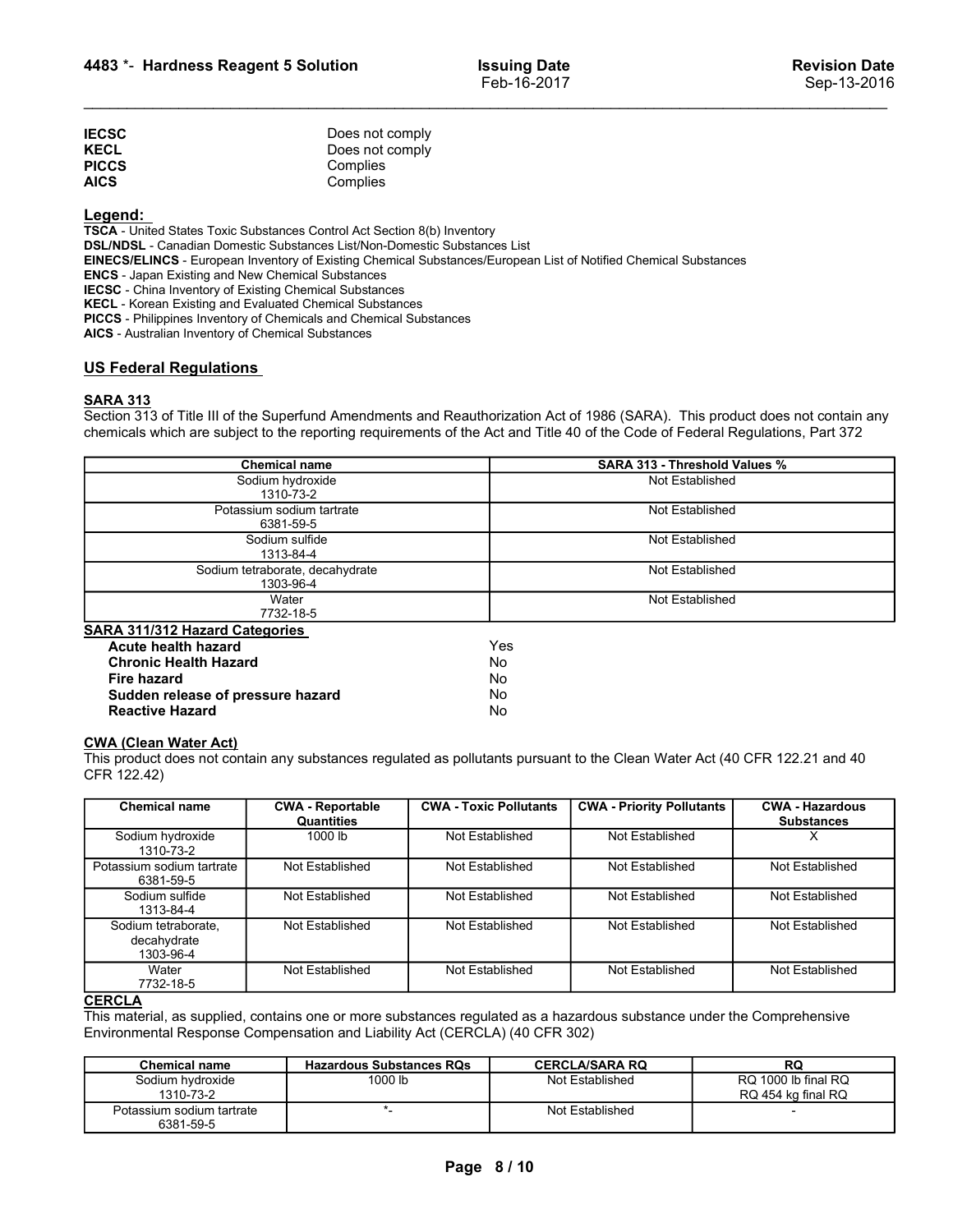| 4483 *- Hardness Reagent 5 Solution                         |                                                     | <b>Issuing Date</b><br>Feb-16-2017 | <b>Revision Date</b><br>Sep-13-2016 |
|-------------------------------------------------------------|-----------------------------------------------------|------------------------------------|-------------------------------------|
|                                                             |                                                     |                                    |                                     |
| Sodium sulfide<br>1313-84-4                                 | $\star$ .                                           | Not Established                    |                                     |
| Sodium tetraborate, decahydrate<br>1303-96-4                | $\star_-$                                           | Not Established                    | $\overline{\phantom{a}}$            |
| Water                                                       | $\star$                                             | Not Established                    | $\sim$                              |
| 7732-18-5<br><b>US State Regulations</b>                    |                                                     |                                    |                                     |
|                                                             |                                                     |                                    |                                     |
| This product does not contain any Proposition 65 chemicals. | Chemical name                                       | <b>California Proposition 65</b>   |                                     |
|                                                             | Sodium hydroxide                                    | Not Established                    |                                     |
|                                                             | 1310-73-2<br>Potassium sodium tartrate<br>6381-59-5 | Not Established                    |                                     |

| 4483 *- Hardness Reagent 5 Solution                                                                                  |                               | <b>Issuing Date</b>  | <b>Revision Date</b>                                                         |  |  |
|----------------------------------------------------------------------------------------------------------------------|-------------------------------|----------------------|------------------------------------------------------------------------------|--|--|
|                                                                                                                      |                               | Feb-16-2017          | Sep-13-2016                                                                  |  |  |
| Sodium sulfide                                                                                                       | $\star$                       | Not Established      | $\blacksquare$                                                               |  |  |
| 1313-84-4<br>Sodium tetraborate, decahydrate                                                                         | $\star$                       | Not Established      |                                                                              |  |  |
| 1303-96-4<br>Water                                                                                                   | $\star_-$                     | Not Established      | $\blacksquare$                                                               |  |  |
| 7732-18-5<br><b>US State Regulations</b>                                                                             |                               |                      |                                                                              |  |  |
| This product does not contain any Proposition 65 chemicals.<br><b>Chemical name</b><br>Sodium hydroxide<br>1310-73-2 |                               |                      | <b>California Proposition 65</b><br>Not Established                          |  |  |
| Potassium sodium tartrate<br>6381-59-5                                                                               |                               |                      | Not Established                                                              |  |  |
| Sodium sulfide<br>1313-84-4                                                                                          |                               |                      | Not Established                                                              |  |  |
| Sodium tetraborate, decahydrate<br>1303-96-4                                                                         |                               |                      | Not Established                                                              |  |  |
| Water<br>7732-18-5                                                                                                   |                               |                      | Not Established                                                              |  |  |
| <b>U.S. State Right-to-Know Regulations</b>                                                                          |                               |                      |                                                                              |  |  |
| <b>Chemical name</b>                                                                                                 | <b>New Jersey</b>             | <b>Massachusetts</b> | Pennsylvania                                                                 |  |  |
| Sodium hydroxide<br>1310-73-2                                                                                        | $\times$                      | $\times$             | $\times$                                                                     |  |  |
| Potassium sodium tartrate<br>6381-59-5                                                                               | Not Established               | Not Established      | Not Established                                                              |  |  |
| Sodium sulfide<br>1313-84-4                                                                                          | X                             | $\times$             | Not Established                                                              |  |  |
| Sodium tetraborate, decahydrate<br>1303-96-4                                                                         | X                             | X                    | $\mathsf{X}$                                                                 |  |  |
| Water<br>7732-18-5                                                                                                   | Not Established               | Not Established      | $\overline{\mathsf{x}}$                                                      |  |  |
| <b>CPSC (Consumer Product Safety Commission) - Specially Regulated Substances</b>                                    |                               |                      |                                                                              |  |  |
| Chemical name                                                                                                        |                               |                      | CPSC (Consumer Product Safety Commission) - Specially Regulated              |  |  |
|                                                                                                                      | Sodium hydroxide<br>1310-73-2 |                      | Substances<br>Banned, 16 CFR 1500.17<br>Add POISON to label, 16 CFR 1500.129 |  |  |

| <b>UNDINIUM NAME</b>                         |                                                                                   |                                                                              | <b>Camoma</b> Hoposition co                                     |  |
|----------------------------------------------|-----------------------------------------------------------------------------------|------------------------------------------------------------------------------|-----------------------------------------------------------------|--|
| Sodium hydroxide                             | 1310-73-2                                                                         | Not Established                                                              |                                                                 |  |
|                                              | Potassium sodium tartrate<br>6381-59-5                                            | Not Established                                                              |                                                                 |  |
| Sodium sulfide                               | 1313-84-4                                                                         | Not Established                                                              |                                                                 |  |
| Sodium tetraborate, decahydrate              |                                                                                   | Not Established                                                              |                                                                 |  |
| Water                                        | 1303-96-4<br>7732-18-5                                                            | Not Established                                                              |                                                                 |  |
| <b>U.S. State Right-to-Know Regulations</b>  |                                                                                   |                                                                              |                                                                 |  |
| <b>Chemical name</b>                         | <b>New Jersey</b>                                                                 | <b>Massachusetts</b>                                                         | Pennsylvania                                                    |  |
| Sodium hydroxide<br>1310-73-2                | X                                                                                 | X.                                                                           | x                                                               |  |
| Potassium sodium tartrate<br>6381-59-5       | Not Established                                                                   | Not Established                                                              | Not Established                                                 |  |
| Sodium sulfide<br>1313-84-4                  | $\overline{X}$                                                                    | $\overline{x}$                                                               | Not Established                                                 |  |
| Sodium tetraborate, decahydrate<br>1303-96-4 | X                                                                                 | $\overline{X}$                                                               | X                                                               |  |
| Water<br>7732-18-5                           | Not Established                                                                   | Not Established                                                              | $\overline{\mathsf{x}}$                                         |  |
|                                              | <b>CPSC (Consumer Product Safety Commission) - Specially Regulated Substances</b> |                                                                              |                                                                 |  |
| Chemical name                                |                                                                                   |                                                                              | CPSC (Consumer Product Safety Commission) - Specially Regulated |  |
| Sodium hydroxide                             | 1310-73-2                                                                         | Substances<br>Banned, 16 CFR 1500.17<br>Add POISON to label, 16 CFR 1500.129 |                                                                 |  |
|                                              | <b>16. OTHER INFORMATION</b>                                                      |                                                                              |                                                                 |  |
| <b>NFPA</b>                                  | Health hazard 2<br>Flammability 0                                                 | Instability 0                                                                | <b>Physical and Chemical</b><br>Hazards N/A                     |  |
| <b>HMIS</b>                                  | Flammability 0<br>Health hazard 2                                                 | Stability 1                                                                  |                                                                 |  |
| 0                                            |                                                                                   |                                                                              |                                                                 |  |

| Chemical name<br>Sodium hydroxide<br>1310-73-2                                                                       |                                |                                                                        | CPSC (Consumer Product Safety Commission) - Specially Regulated<br>Substances<br>Banned, 16 CFR 1500.17<br>Add POISON to label, 16 CFR 1500.129 |               |                                             |                              |  |  |
|----------------------------------------------------------------------------------------------------------------------|--------------------------------|------------------------------------------------------------------------|-------------------------------------------------------------------------------------------------------------------------------------------------|---------------|---------------------------------------------|------------------------------|--|--|
|                                                                                                                      |                                |                                                                        |                                                                                                                                                 |               |                                             | <b>16. OTHER INFORMATION</b> |  |  |
| <b>NFPA</b>                                                                                                          | Health hazard 2                | Flammability 0                                                         |                                                                                                                                                 | Instability 0 | <b>Physical and Chemical</b><br>Hazards N/A |                              |  |  |
| <b>HMIS</b><br>0                                                                                                     | Health hazard 2                | Flammability 0                                                         |                                                                                                                                                 | Stability 1   |                                             |                              |  |  |
| <b>Health Hazard</b><br><b>Fire Hazard</b><br>Reactivity                                                             | $\mathbf{z}$<br>$\bullet$<br>1 |                                                                        |                                                                                                                                                 |               |                                             |                              |  |  |
| <b>Prepared by</b><br><b>Issuing Date</b><br><b>Revision Date</b><br><b>Reason for revision</b><br><b>Disclaimer</b> | Feb-16-2017<br>Sep-13-2016     | <b>Regulatory Affairs Department</b><br>SDS sections updated 2 4 12 16 |                                                                                                                                                 |               |                                             |                              |  |  |
|                                                                                                                      |                                | Page 9/10                                                              |                                                                                                                                                 |               |                                             |                              |  |  |
|                                                                                                                      |                                |                                                                        |                                                                                                                                                 |               |                                             |                              |  |  |